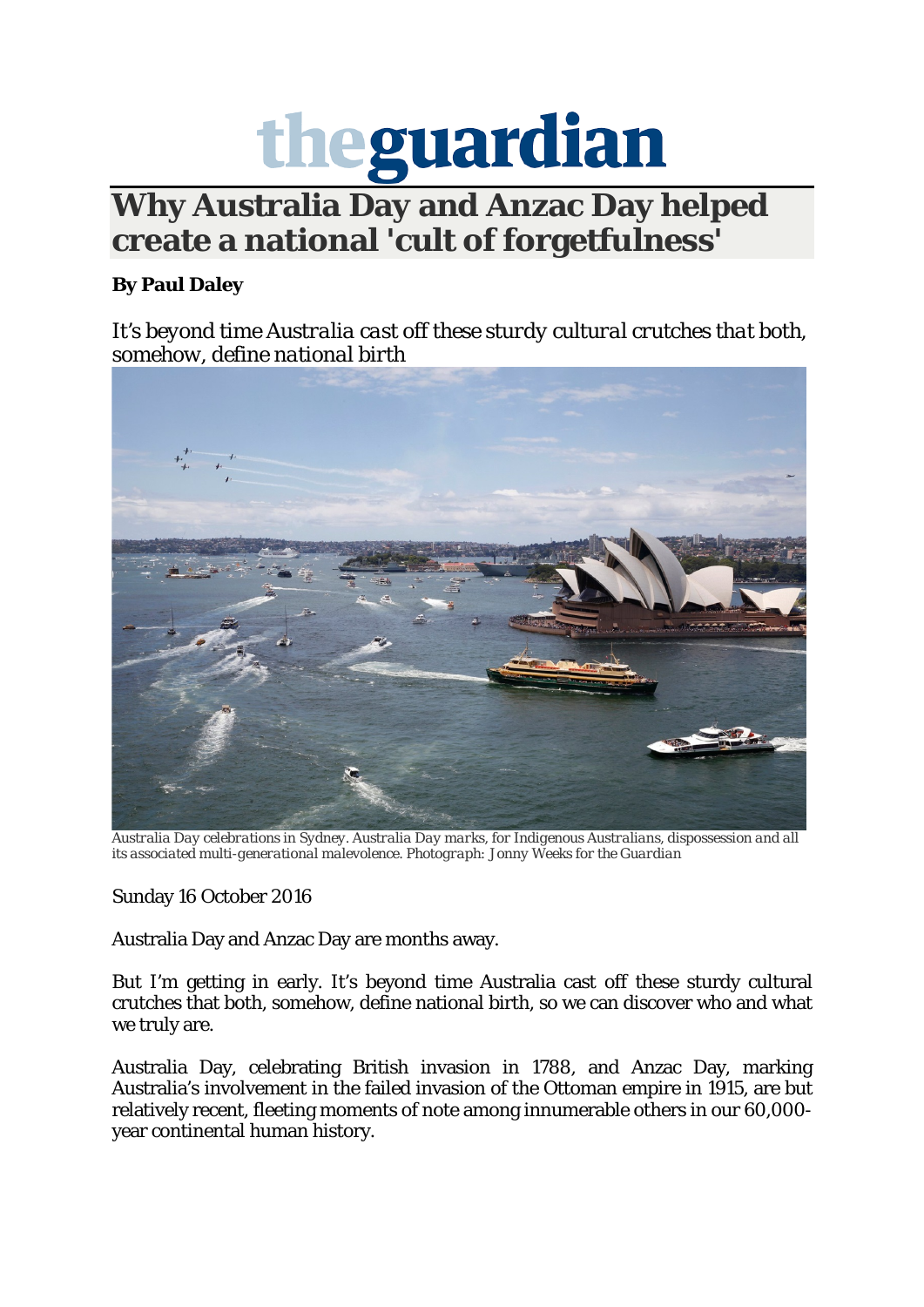Anachronistic, steeped in sentiment and myth, they belong largely to an Australia that was comfortable to (officially) define itself as being for the white man.

Some will always celebrate the arrival of the First Fleet on 26 January, despite the fact this day – more than any other – marks, for Indigenous Australians, dispossession and all its associated multi-generational malevolence.

Insofar as Anzac Day gives Australia an opportunity to remember its veterans of all wars and reflect upon the terrible human impact of armed conflict, each 25<sup>th</sup> of April should rightly endure as a moment of national commemoration.

Though perhaps, it is time, too, for Anzac Day and, or, Remembrance Day (a day to supposedly remember all war dead and which falls on 11 November, the anniversary of the first world war armistice) to encompass recall of the tens of thousands of Indigenous warriors who resisted the European invasion here.

Many Indigenous service personnel – from the Boer war to the present – have described the anomalies they have felt between being recognised for fighting in the King or Queen's uniform and the lack of (mainstream, cultural) acknowledgement afforded ancestors who resisted, with shield and spear, the imperial red-coats.

The anthropologist William Stanner was not the first to see how Australian history had, like the continent itself, been colonised.

But he was among the first of his epoch to articulate the malaise that afflicted conversation about what should inform the national being.

And so in his 1968 Boyer lectures, Stanner referenced the "great Australian silence". This was the failure of most books about Australia's past to substantively address Indigenous history, not least resistance and black/white frontier violence.

Stanner said: "It is a structural matter, a view from a window which has been carefully placed to exclude a whole quadrant of the landscape. What may well have begun as a simple forgetting of other possible views turned under habit and over time into something like a cult of forgetfulness practised on a national scale."

A national cult of forgetting.

The obverse, of course, is what the nation chooses to remember.

I've written before about how governor Lachlan Macquarie (monstrous in his treatment of Indigenous people) was responsible for creating the cult of white imperial/colonial self-congratulation that evolved from his "foundation day" into Australia Day.

For a long time now, especially since the cultural resurgence of Anzac in the 1980s, Australian sentiment about national foundation has largely found anchorage in 26 January and 25 April.